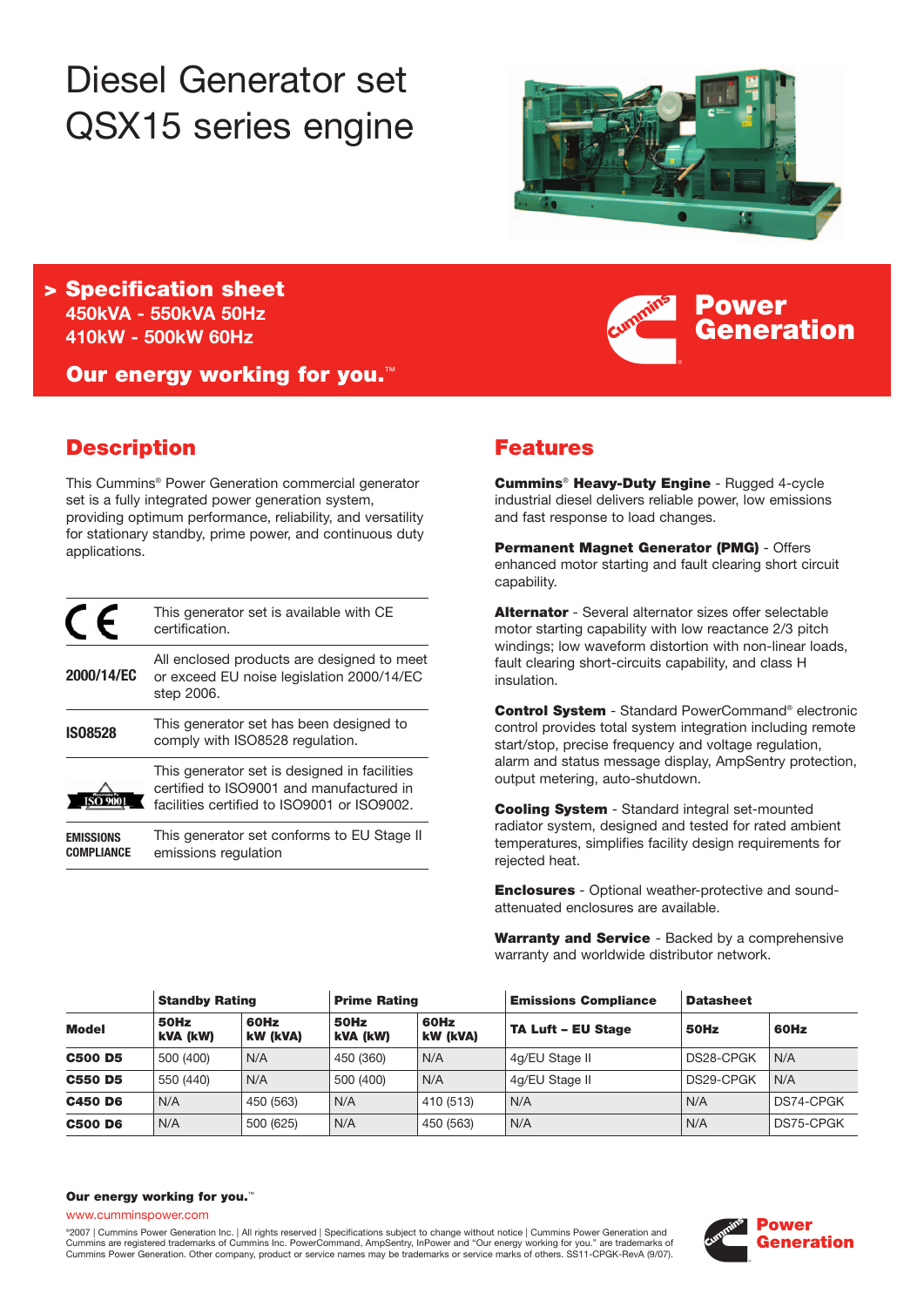# **Generator Set Specifications**

| Governor Regulation Class                | ISO8528 G2                        |
|------------------------------------------|-----------------------------------|
| Voltage Regulation, No Load to Full Load | $±1\%$                            |
| Random Voltage Variation                 | $±1\%$                            |
| <b>Frequency Regulation</b>              | Isochronous                       |
| Random Frequency Variation               | ± 0.25%                           |
| <b>EMC Compatibility</b>                 | BS EN 61000-6-4 / BS EN 61000-6-2 |

# **Engine Specifications**

| Design                             | 4 cycle, in-line, Turbo Charged, Air-cooled        |
|------------------------------------|----------------------------------------------------|
| Bore                               | 137 mm (5.39 in.)                                  |
| <b>Stroke</b>                      | 169 mm (6.65 in.)                                  |
| Displacement                       | 15 liter (912 in.3)                                |
| <b>Cylinder Block</b>              | Cast iron, 6 cylinder                              |
| <b>Battery Capacity</b>            | 100 A/hr                                           |
| <b>Battery Charging Alternator</b> | 35 amps                                            |
| <b>Starting Voltage</b>            | 24 volt, negative ground                           |
| Fuel System                        | Direct injection                                   |
| <b>Fuel Filter</b>                 | Spin on fuel filters with water separator          |
| Air Cleaner Type                   | Dry replaceable element with restriction indicator |
| Lube Oil Filter Type(s)            | Spin on full flow filter                           |
| <b>Standard Cooling System</b>     | 122°F (50°C) ambient radiator                      |

# **Alternator Specifications**

| Design                                | Brushless single bearing, revolving field                    |
|---------------------------------------|--------------------------------------------------------------|
| Stator                                | 2/3 pitch                                                    |
| Rotor                                 | Single bearing, flexible disc                                |
| <b>Insulation System</b>              | Class H                                                      |
| <b>Standard Temperature Rise</b>      | $125 - 163^{\circ}$ C Standby                                |
| <b>Exciter Type</b>                   | <b>Self Excited</b>                                          |
| <b>Phase Rotation</b>                 | A(U), B(V), C(W)                                             |
| <b>Alternator Cooling</b>             | Direct drive centrifugal blower fan                          |
| AC Waveform Total Harmonic Distortion | No load $<$ 1.5%. Non distorting balanced linear load $<$ 5% |
| Telephone Influence Factor (TIF)      | <50 per NEMA MG1-22.43                                       |
| Telephone Harmonic Factor (THF)       | <2%                                                          |

## **Available Voltages**

|                   |                                   | 60Hz Line - Neutral / Line - Line |  |  |
|-------------------|-----------------------------------|-----------------------------------|--|--|
| ● 220/380         | $\bullet$ 277/480                 | •220/380                          |  |  |
| $\bullet$ 127/220 | • 254/440                         | $\bullet$ 127/220                 |  |  |
| • 115/200         | $\cdot$ 230/400                   | $\cdot$ 115/200                   |  |  |
| • 110/190         | •240/416                          | • 110/190                         |  |  |
|                   | 50Hz Line - Neutral / Line - Line |                                   |  |  |

#### **Generator Set Options**

#### **Engine**

- Heavy Duty air filter
- Water jacket heater 220/240 v

#### **Cooling**

• Antifreeze 50/50 (Ethylene glycol)

#### **Enclosure**

• Sound attenuated canopy

#### **Alternator**

- Alternator heater
- Exciter voltage regulator (PMG)

## **Control Panel**

#### PCC3201

• 4 pole Main Circuit Breaker

#### **Warranty**

- 5 years for Standby application
- 2 years for Prime application

#### **Silencer**

- 9 dB attenuation critical silencer
- 25 dB residential delivered loose

\*Note: Some options may not be available on all models – consult factory for availability.

#### **Our energy working for you.**™

#### www.cumminspower.com

°2007 | Cummins Power Generation Inc. | All rights reserved | Specifications subject to change without notice | Cummins Power Generation and<br>Cummins are registered trademarks of Cummins Inc. PowerCommand, AmpSentry, InPow

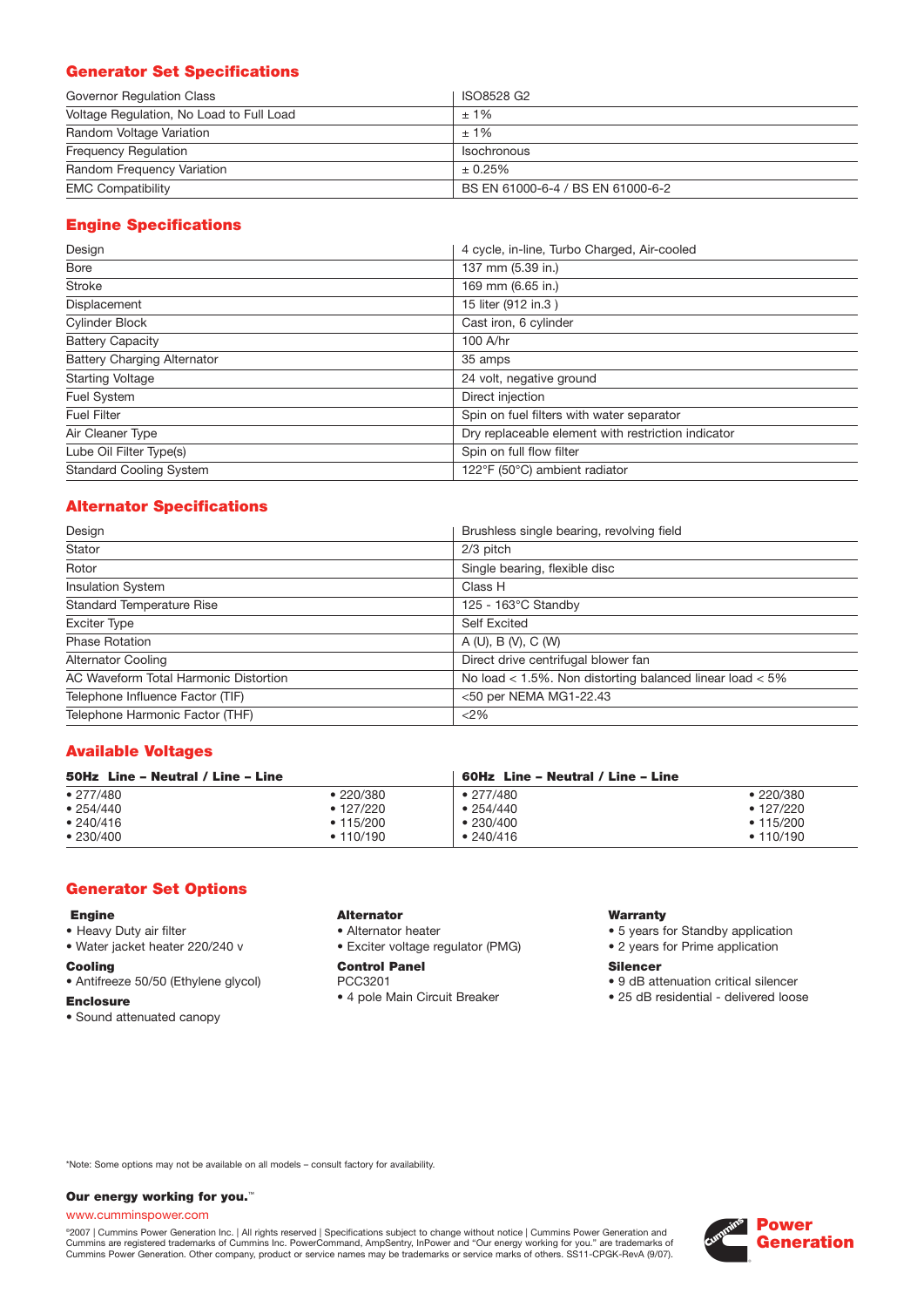# **Control System – PCC2100**

The PowerCommand™ 2100 Control is a microprocessor-based generator set monitoring, and control system.

The control provides an operator interface to the genset, digital voltage regulation, digital governing and generator set protective functions.

The PowerCommand™ 2100 generator set control is suitable for use on a wide range of generator sets in nonparalleling applications.

The PowerCommand™ Control can be configured for any frequency, voltage and power connection configuration from 120 to 600VAC for for 50Hz or 60Hz operation.

Power for the control is derived from the generator set starting batteries. The control functions over a voltage range from 8VDC to 35VDC.

#### **Major Features**

- 12 or 24 VDC Battery Operation.
- Digital Engine Speed Governing (optional) to provide isochronous frequency regulation.
- Digital Voltage Regulation with 3-phase sensing.
- AmpSentry™ Protection for true alternator overcurrent protection.
- Digital AC Output Metering with Optional Analog Metering.
- Battery Monitoring System to sense and warn against a weak battery condition.
- Digital Alarm and Status Message Display.
- Generator set Monitoring: Displays status of all critical engine and alternator generator set functions.
- Smart Starting Control System: Integrated fuel ramping to limit black smoke and frequency overshoot.

#### **Control System**

Includes all functions to locally or remotely start and stop, and protect the generator set.

#### **Control Switch - RUN/OFF/AUTO**

OFF Mode - the generator set is shut down and cannot be started.

RUN mode the generator set will execute its start sequence.

AUTO mode, the generator set can be started with a start signal from a remote device.

### **LED Indicating Lamps** – includes LED indicating

lamps for the following functions: Generator set running Not-in-auto mode Common warning Five LED indicating lamps that are configurable for colour and function Low oil pressure warning High engine temperature warning Low oil pressure shutdown Overspeed shutdown Fail to start Emergency Stop Switch. Immediate shut down of the generator set on operation.

#### **Base Engine Protection**

Overspeed shutdown Low Oil Pressure Warning / Shutdown High Engine Temperature Warning / Shutdown Underspeed / Sensor Fail Shutdown Fail to Start / Fail to Crank Low / high battery voltage

#### **Options**

Analog AC Metering Panel Key Type Mode Selector Switch Exhaust Temperature Monitoring PowerCommand Network CAN Engine Interface (Optional on Some Models) Refer to the PowerCommand Controls Technical Bulletin for detailed information (S1409d)



#### **Our energy working for you.**™

www.cumminspower.com

©2007 | Cummins Power Generation Inc. | All rights reserved | Specifications subject to change without notice | Cummins Power Generation and Cummins are registered trademarks of Cummins Inc. PowerCommand, AmpSentry, InPower and "Our energy working for you." are trademarks of Cummins Power Generation. Other company, product or service names may be trademarks or service marks of others. SS11-CPGK-RevA (9/07).